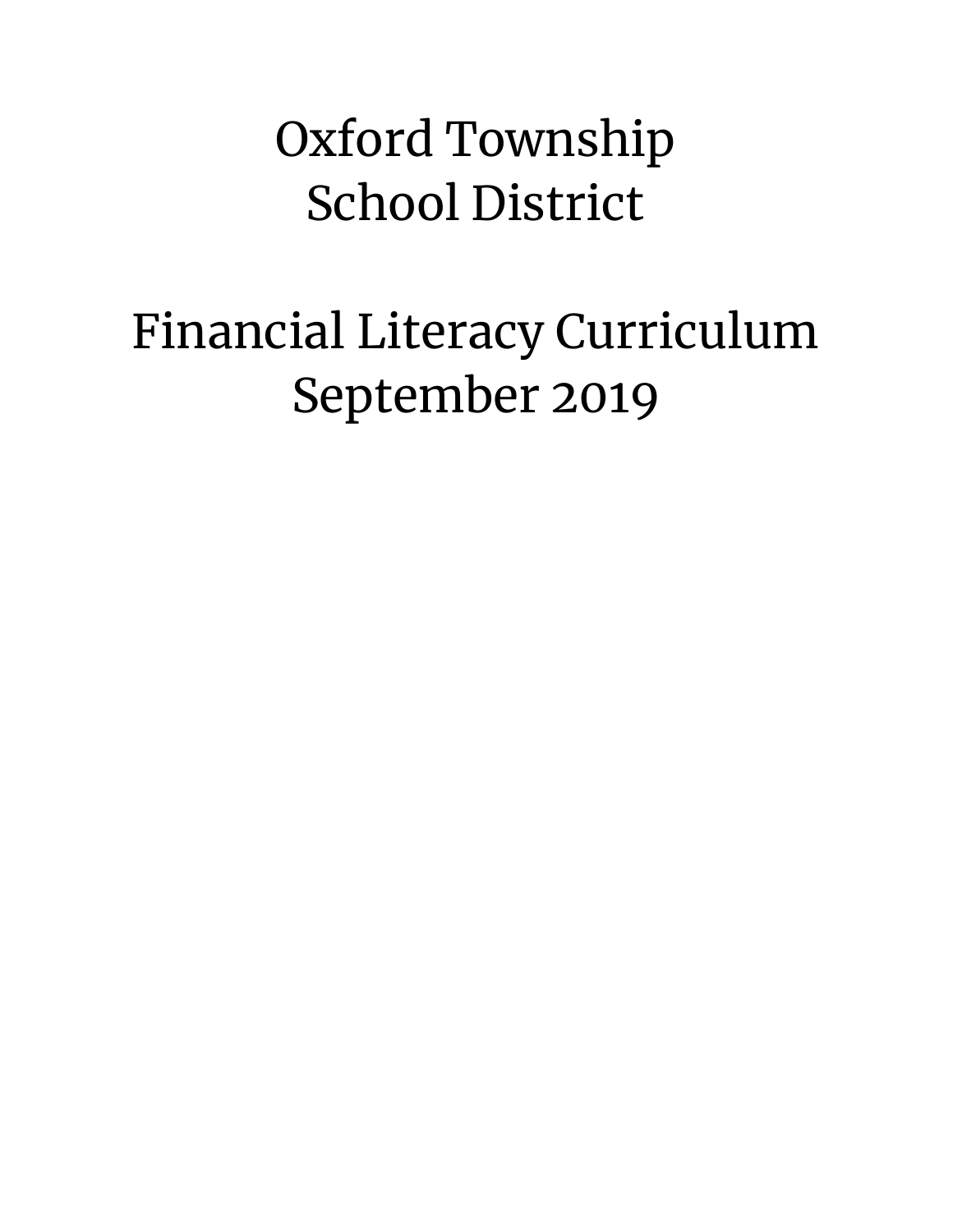| STRAND A: INCOME AND CAREERS                                 |                                                                                                                               |                                                                                             |                                          |
|--------------------------------------------------------------|-------------------------------------------------------------------------------------------------------------------------------|---------------------------------------------------------------------------------------------|------------------------------------------|
| <b>CONTENT AREA: Geography and Culture</b><br><b>GRADE 4</b> |                                                                                                                               |                                                                                             |                                          |
|                                                              | <b>STANDARD</b>                                                                                                               | <b>RATIONALE</b>                                                                            | <b>TARGETED BUSINESS</b><br><b>SKILL</b> |
| 9.1.4.A.1                                                    | Explain the difference between a career and<br>a job, and identify various jobs in the<br>community and the related earnings. | Economic conditions, earning<br>power, and quality of life<br>across cultures; Factors that | Taxes and Tax Deductions                 |
| 9.1.4.A.2                                                    | Identify potential sources of income.                                                                                         | may affect income.                                                                          |                                          |
| 9.1.4.A.3                                                    | Explain how income affects spending and<br>take-home pay.                                                                     |                                                                                             |                                          |

| STRAND A: INCOME AND CAREERS                                 |                                                                                                                                                                  |                                                                                                                   |                          |
|--------------------------------------------------------------|------------------------------------------------------------------------------------------------------------------------------------------------------------------|-------------------------------------------------------------------------------------------------------------------|--------------------------|
| <b>CONTENT AREA: Geography and Culture</b><br><b>GRADE 7</b> |                                                                                                                                                                  |                                                                                                                   |                          |
| <b>RATIONALE</b><br><b>STANDARD</b><br><b>SKILL</b>          |                                                                                                                                                                  |                                                                                                                   | TARGETED BUSINESS        |
|                                                              | 9.1.8.A.1 Explain the meaning and purposes of taxes<br>and tax deductions and why fees for<br>various benefits (e.g., medical benefits) are<br>taken out of pay. | Economic conditions, earning<br>power, and quality of life<br>across cultures; Factors that<br>may affect income. | Taxes and Tax Deductions |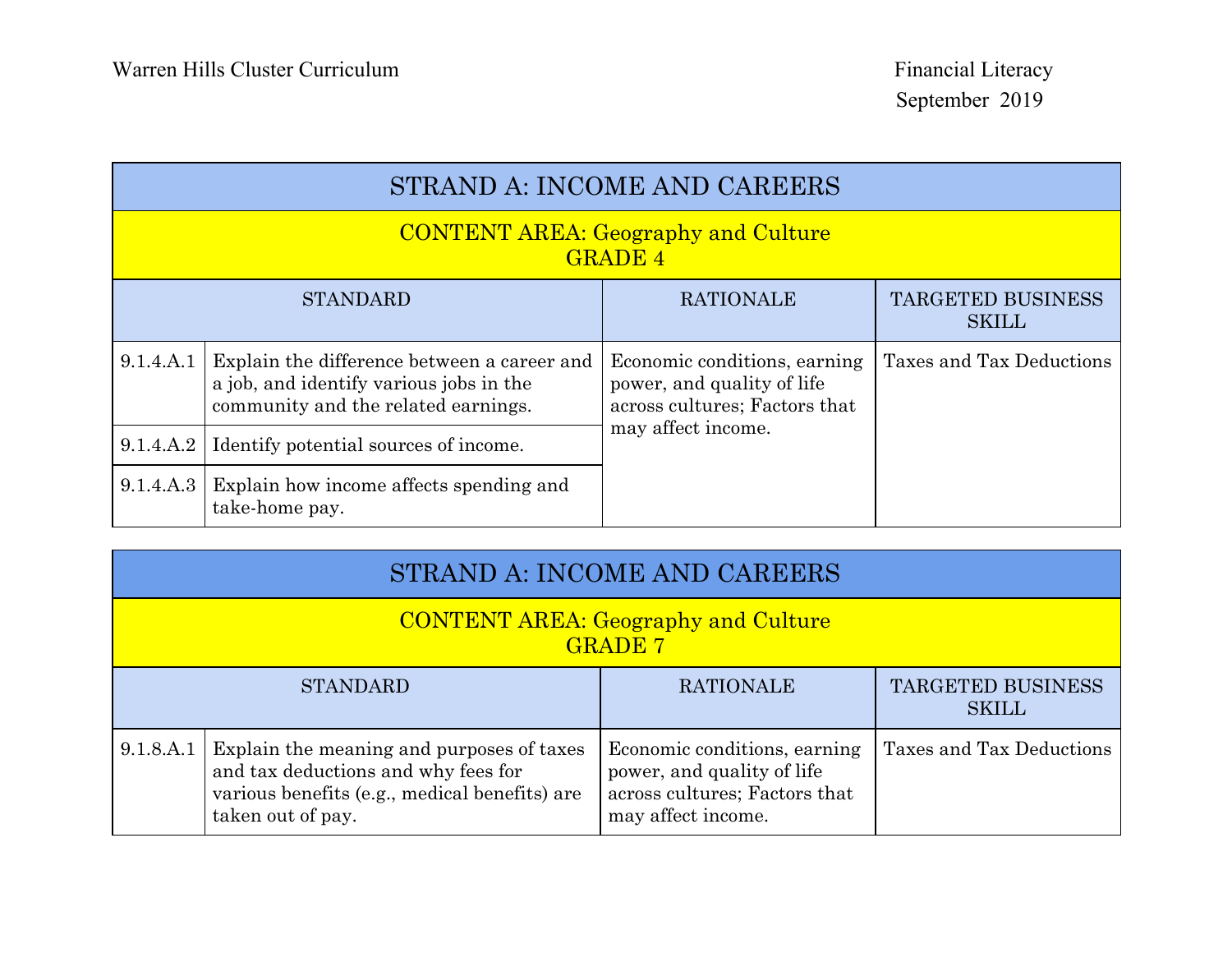| 9.1.8.A.2 | Relate how career choices, education<br>choices, skills, entrepreneurship, and<br>economic conditions affect income.       |
|-----------|----------------------------------------------------------------------------------------------------------------------------|
| 9.1.8.A.3 | Differentiate among ways that workers can<br>improve earning power through the<br>acquisition of new knowledge and skills. |
| 9.1.8.A.4 | Relate earning power to quality of life<br>across cultures.                                                                |
| 9.1.8.A.5 | Relate how the demand for certain skills<br>determines an individual's earning power.                                      |
| 9.1.8.A.6 | Explain how income affects spending<br>decisions.                                                                          |
| 9.1.8.A.7 | Explain the purpose of the payroll<br>deduction process, taxable income, and<br>employee benefits.                         |

#### STRAND B: MONEY MANAGEMENT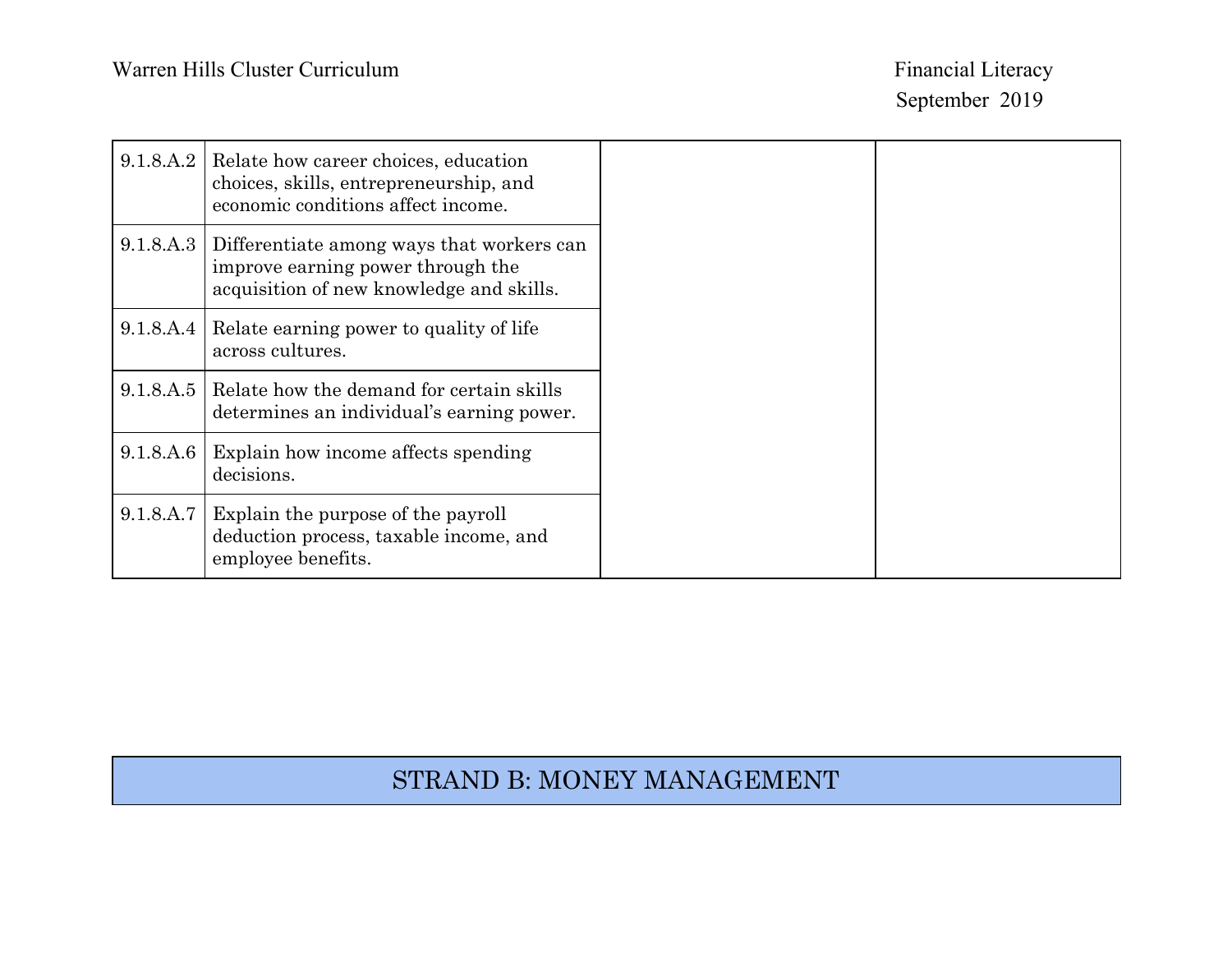| <b>GRADE 4</b>  |                                                                        |                                                                                                                    |                                                                                 |  |
|-----------------|------------------------------------------------------------------------|--------------------------------------------------------------------------------------------------------------------|---------------------------------------------------------------------------------|--|
| <b>STANDARD</b> |                                                                        | <b>RATIONALE</b>                                                                                                   | <b>TARGETED BUSINESS</b><br><b>SKILL</b>                                        |  |
| 9.1.4.B.1       | Differentiate between financial wants and<br>needs.                    | Projects such as constructing<br>a budget, personal savings<br>and spending plan; Financial<br>savings strategies. | Financial products and<br>services; Cash, check,<br>credit card, and debit card |  |
| 9.1.4.B.2       | Identify age-appropriate financial goals.                              |                                                                                                                    |                                                                                 |  |
| 9.1.4.B.3       | Explain what a budget is and why it is<br>important.                   |                                                                                                                    |                                                                                 |  |
| 9.1.4.B.4       | Identify common household expense<br>categories and sources of income. |                                                                                                                    |                                                                                 |  |
| 9.1.4.B.5       | Identify ways to earn and save.                                        |                                                                                                                    |                                                                                 |  |

#### STRAND B: MONEY MANAGEMENT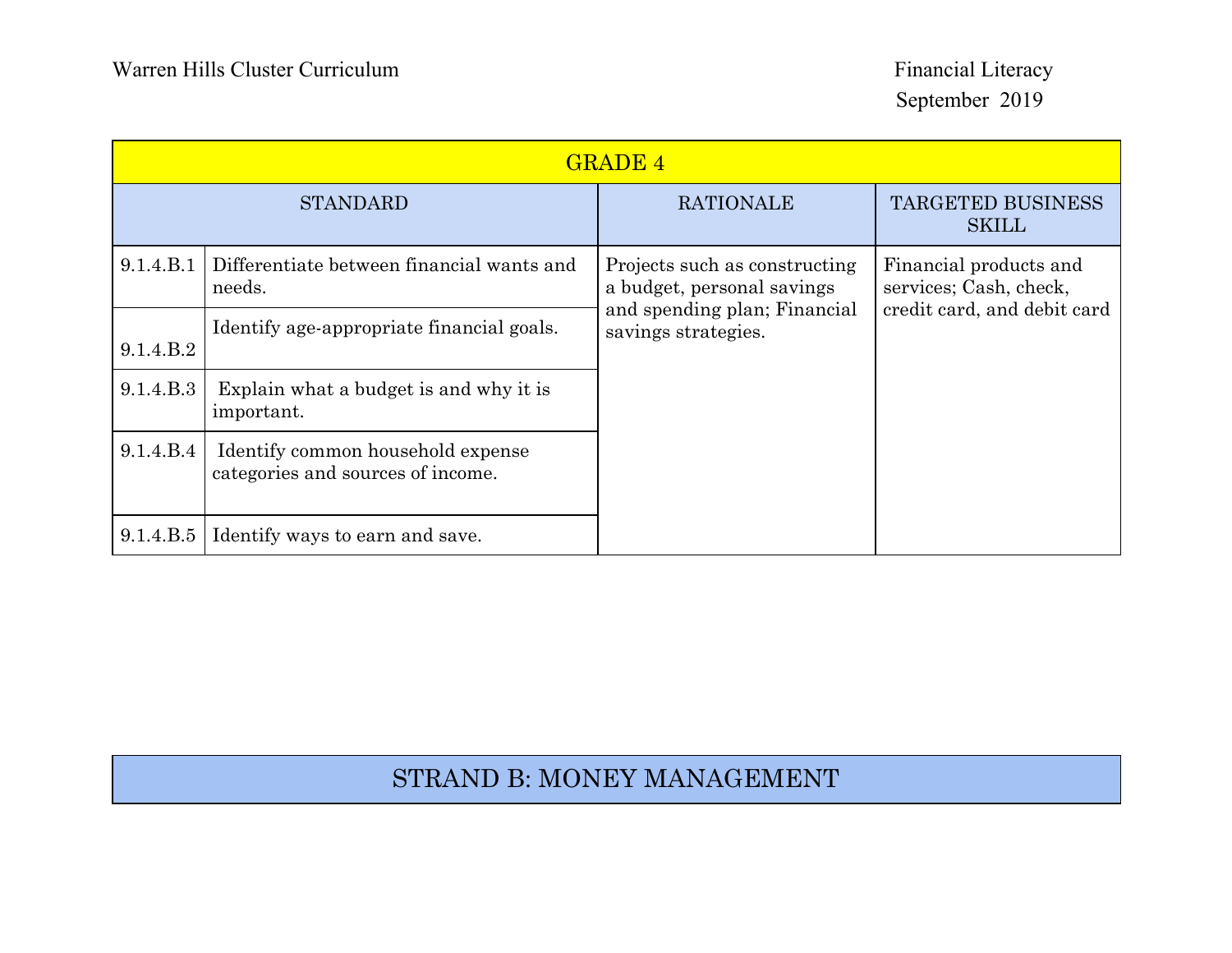| <b>GRADE 6</b>  |                                                                                                                     |                                                                                                                    |                                          |                                                  |
|-----------------|---------------------------------------------------------------------------------------------------------------------|--------------------------------------------------------------------------------------------------------------------|------------------------------------------|--------------------------------------------------|
| <b>STANDARD</b> |                                                                                                                     | <b>RATIONALE</b>                                                                                                   | <b>TARGETED BUSINESS</b><br><b>SKILL</b> |                                                  |
| 9.1.8.B.1       | Distinguish among cash, check, credit<br>card, and debit card.                                                      | Projects such as constructing<br>a budget, personal savings<br>and spending plan; Financial<br>savings strategies. | credit card, and debit card              | Financial products and<br>services; Cash, check, |
| 9.1.8.B.2       | Construct a simple personal savings and<br>spending plan based on various sources<br>of income.                     |                                                                                                                    |                                          |                                                  |
| 9.1.8.B.3       | Justify the concept of "paying yourself"<br>first" as a financial savings strategy.                                 |                                                                                                                    |                                          |                                                  |
| 9.1.8.B.4       | Relate the concept of deferred<br>gratification to [investment,] meeting<br>financial goals, and building wealth.   |                                                                                                                    |                                          |                                                  |
| 9.1.8.B.5       | Explain the effect of the economy on<br>personal income, individual and family<br>security, and consumer decisions. |                                                                                                                    |                                          |                                                  |
| 9.1.8.B.6       | Evaluate the relationship of cultural<br>traditions and historical influences on<br>financial practice.             |                                                                                                                    |                                          |                                                  |
| 9.1.8.B.7       | Construct a budget to save for long-term,<br>short-term, and charitable goals.                                      |                                                                                                                    |                                          |                                                  |
| 9.1.8.B.8       | Develop a system for keeping and using<br>financial records.                                                        |                                                                                                                    |                                          |                                                  |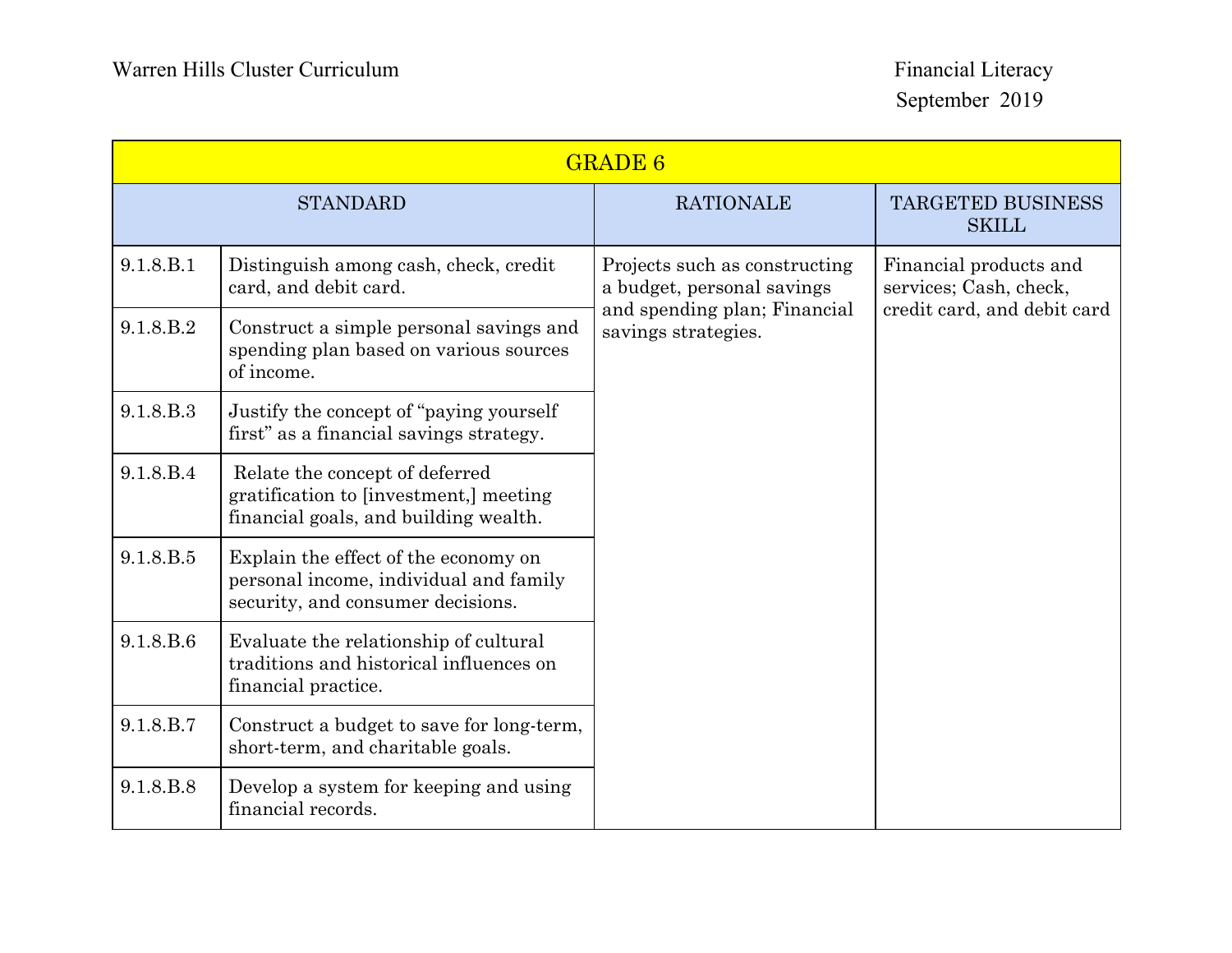| 9.1.8.B.9  | Determine the most appropriate use of<br>various financial products and services<br>(e.g., ATM, debit cards, credit cards,<br>check books). |
|------------|---------------------------------------------------------------------------------------------------------------------------------------------|
| 9.1.8.B.10 | Justify safeguarding personal<br>information when using credit cards,<br>banking electronically, or filing forms                            |
| 9.1.8.B.11 | Evaluate the appropriate financial<br>institutions to assist with meeting<br>various personal financial needs and<br>goals.                 |

| STRAND C: CREDIT AND DEBT MANAGEMENT          |                                                                                                                                          |                                                                                                                                   |                                                                                                                                |
|-----------------------------------------------|------------------------------------------------------------------------------------------------------------------------------------------|-----------------------------------------------------------------------------------------------------------------------------------|--------------------------------------------------------------------------------------------------------------------------------|
| <b>CONTENT AREA: Health</b><br><b>GRADE 4</b> |                                                                                                                                          |                                                                                                                                   |                                                                                                                                |
| <b>STANDARD</b>                               |                                                                                                                                          | <b>RATIONALE</b>                                                                                                                  | <b>TARGETED BUSINESS</b><br><b>SKILL</b>                                                                                       |
| 9.1.4.C.1                                     | Explain why people borrow money and the<br>relationship between credit and debt.                                                         | Causes and consequences of<br>personal bankruptcy and<br>credit counseling;<br>Determining ways to<br>leverage debt beneficially. | Advantages and<br>disadvantages of credit<br>and debit cards; Interest<br>rates and costs of<br>borrowing and credit<br>score. |
| 9.1.4.C.2                                     | Identify common sources of credit (e.g.,<br>banks, credit card companies) and types of<br>credit (e.g., loans, credit cards, mortgages). |                                                                                                                                   |                                                                                                                                |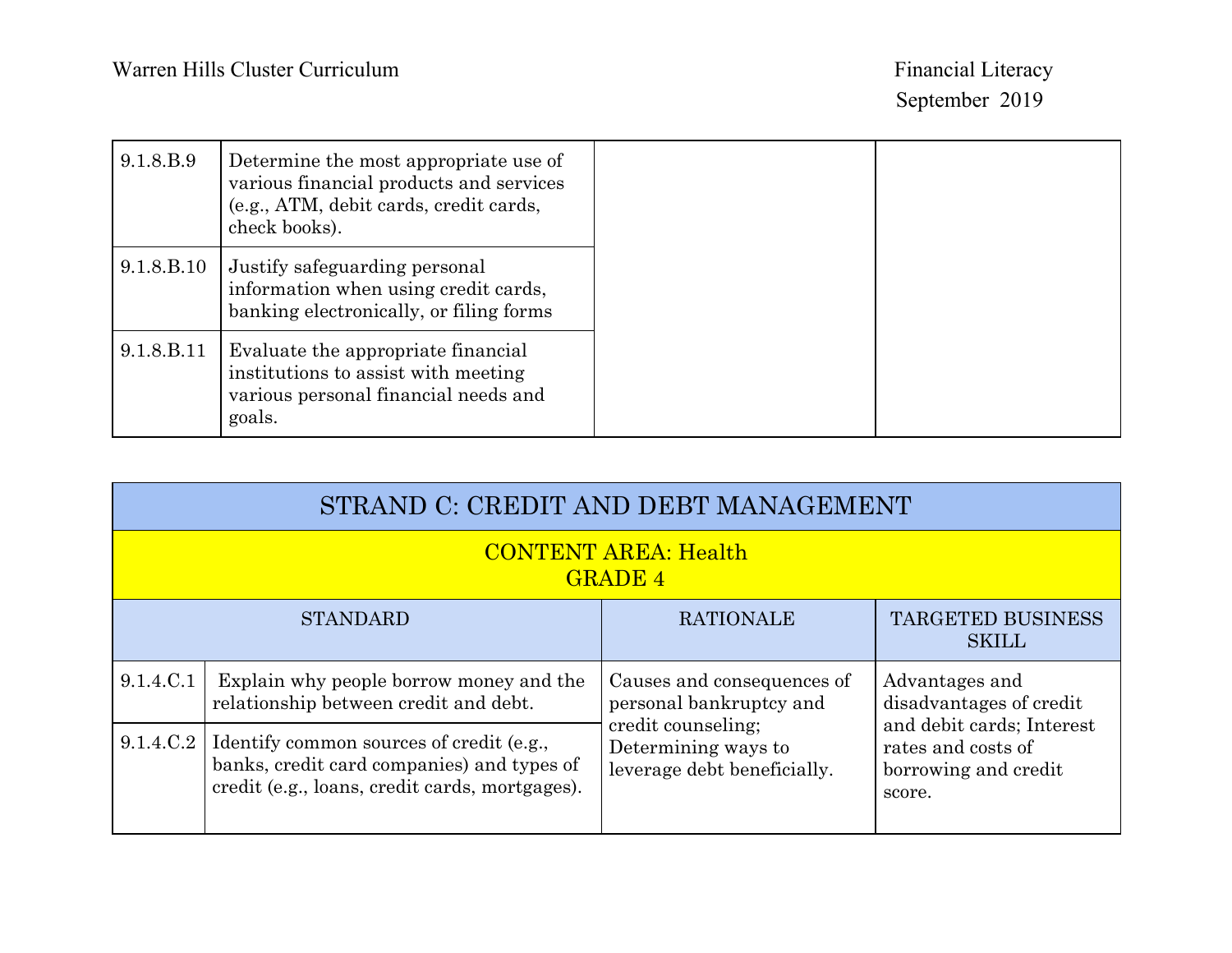| 9.1.4.C.3 Compare and contrast credit cards and<br>debit cards and the advantages and<br>disadvantages of using each. |
|-----------------------------------------------------------------------------------------------------------------------|
| 9.1.4.C.4 Determine the relationships among income,<br>expenses, and interest.                                        |
| 9.1.4.C.5 Determine personal responsibility related<br>to borrowing and lending.                                      |
| 9.1.4.C.6 Summarize ways to avoid credit problems.                                                                    |

| STRAND C: CREDIT AND DEBT MANAGEMENT          |                                                                                                                      |                                                                                              |                                                                        |
|-----------------------------------------------|----------------------------------------------------------------------------------------------------------------------|----------------------------------------------------------------------------------------------|------------------------------------------------------------------------|
| <b>CONTENT AREA: Health</b><br><b>GRADE 7</b> |                                                                                                                      |                                                                                              |                                                                        |
| <b>STANDARD</b>                               |                                                                                                                      | <b>RATIONALE</b>                                                                             | TARGETED BUSINESS<br><b>SKILL</b>                                      |
| 9.1.8.C.1                                     | Compare and contrast credit cards and<br>debit cards and the advantages and<br>disadvantages of using each.          | Causes and consequences of<br>personal bankruptcy and credit<br>counseling; Determining ways | Advantages and<br>disadvantages of credit<br>and debit cards; Interest |
| 9.1.8.C.2                                     | Compare and contrast the financial<br>products and services offered by different<br>types of financial institutions. | to leverage debt beneficially.                                                               | rates and costs of<br>borrowing and credit<br>score.                   |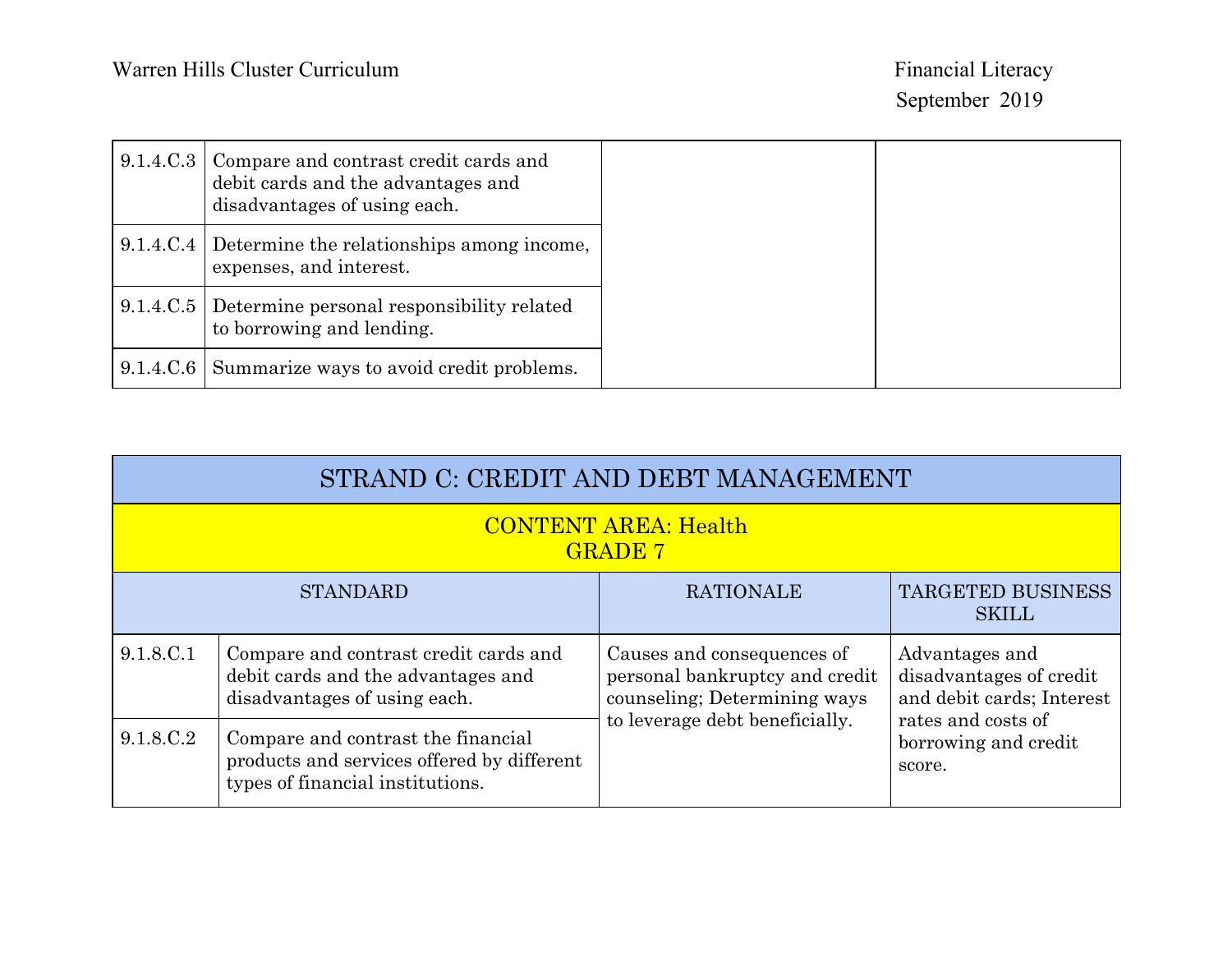| 9.1.8.C.3  | Compare and contrast debt and credit<br>management strategies.                                                                                                                                                  |
|------------|-----------------------------------------------------------------------------------------------------------------------------------------------------------------------------------------------------------------|
| 9.1.8.C.4  | Demonstrate an understanding of the<br>terminology associated with different<br>types of credit (e.g., credit cards,<br>installment loans, mortgages) and<br>compare the interest rates associated<br>with each |
| 9.1.8.C.5  | Calculate the cost of borrowing various<br>amounts of money using different types of<br>credit (e.g., credit cards, installment<br>loans, mortgages).                                                           |
| 9.1.8.C.6  | Determine ways to leverage debt<br>beneficially.                                                                                                                                                                |
| 9.1.8.C.7  | Determine potential consequences of<br>using "easy access" credit (e.g., using a<br>line of credit vs. obtaining a loan for a<br>specific purpose).                                                             |
| 9.1.8.C.8  | Explain the purpose of a credit score and<br>credit record, and summarize borrowers'<br>credit report rights.                                                                                                   |
| 9.1.8.C.9  | Summarize the causes and consequences<br>of personal bankruptcy                                                                                                                                                 |
| 9.1.8.C.10 | Determine when there is a need to seek<br>credit counseling and appropriate times                                                                                                                               |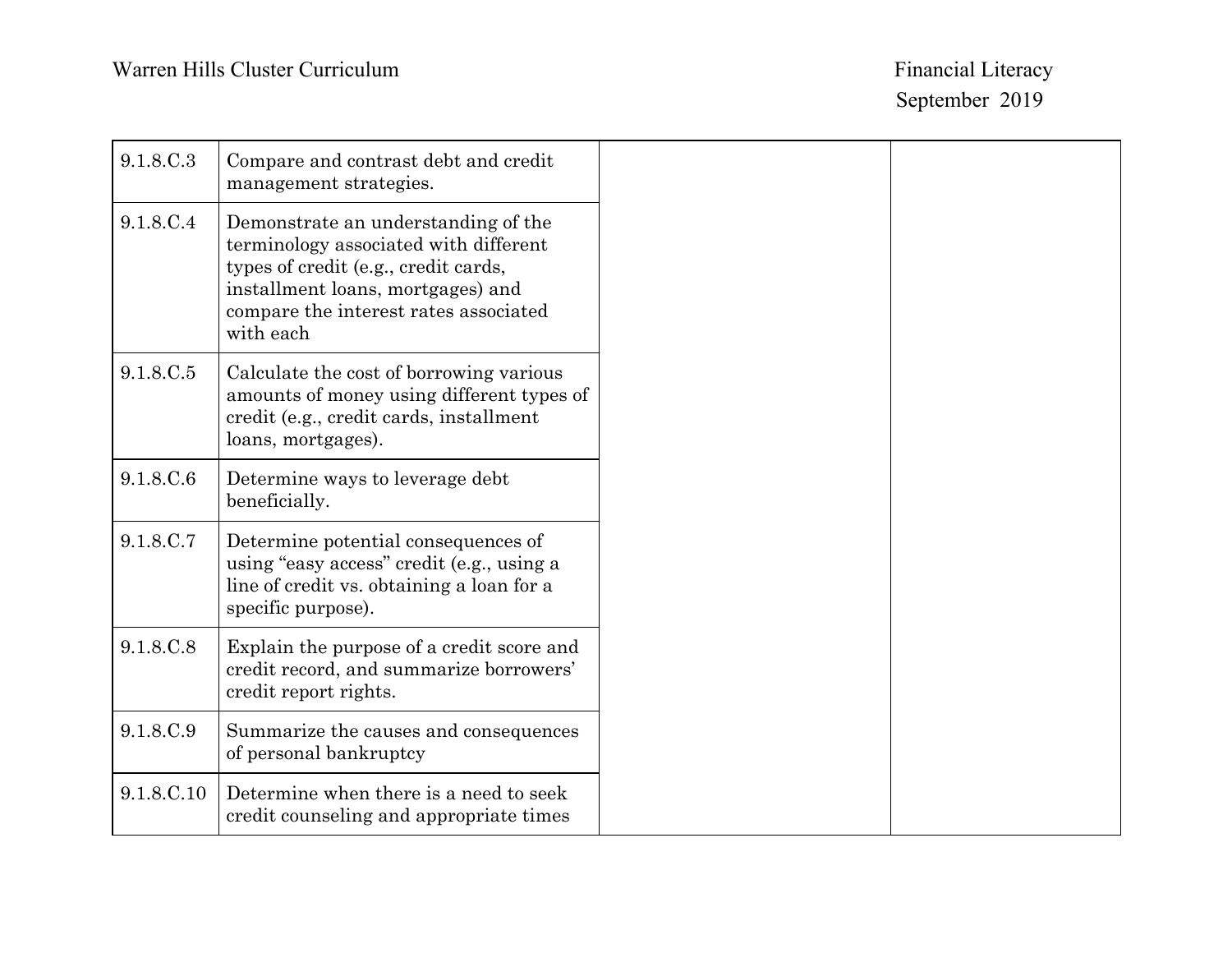| $\mathbf{v}$<br>- UU<br>. |  |  |
|---------------------------|--|--|
|---------------------------|--|--|

| STANDARD D: PLANNING, SAVING, INVESTING                                         |                                              |                                                                  |                                |  |
|---------------------------------------------------------------------------------|----------------------------------------------|------------------------------------------------------------------|--------------------------------|--|
| <b>GRADE 4</b>                                                                  |                                              |                                                                  |                                |  |
| <b>TARGETED BUSINESS</b><br><b>RATIONALE</b><br><b>STANDARD</b><br><b>SKILL</b> |                                              |                                                                  |                                |  |
| 9.1.4.D.1                                                                       | Determine various ways to save.              | More concrete and fewer                                          | Supply and Demand;             |  |
| 9.1.4.D.2                                                                       | Explain what it means to "invest."           | standards and this connects<br>well with Strand B as far as      | Various investment<br>options. |  |
| 9.1.4.D.3                                                                       | Distinguish between saving and<br>investing. | saving tools and its<br>relationship to financial<br>well-being. |                                |  |

### STANDARD D: PLANNING, SAVING, INVESTING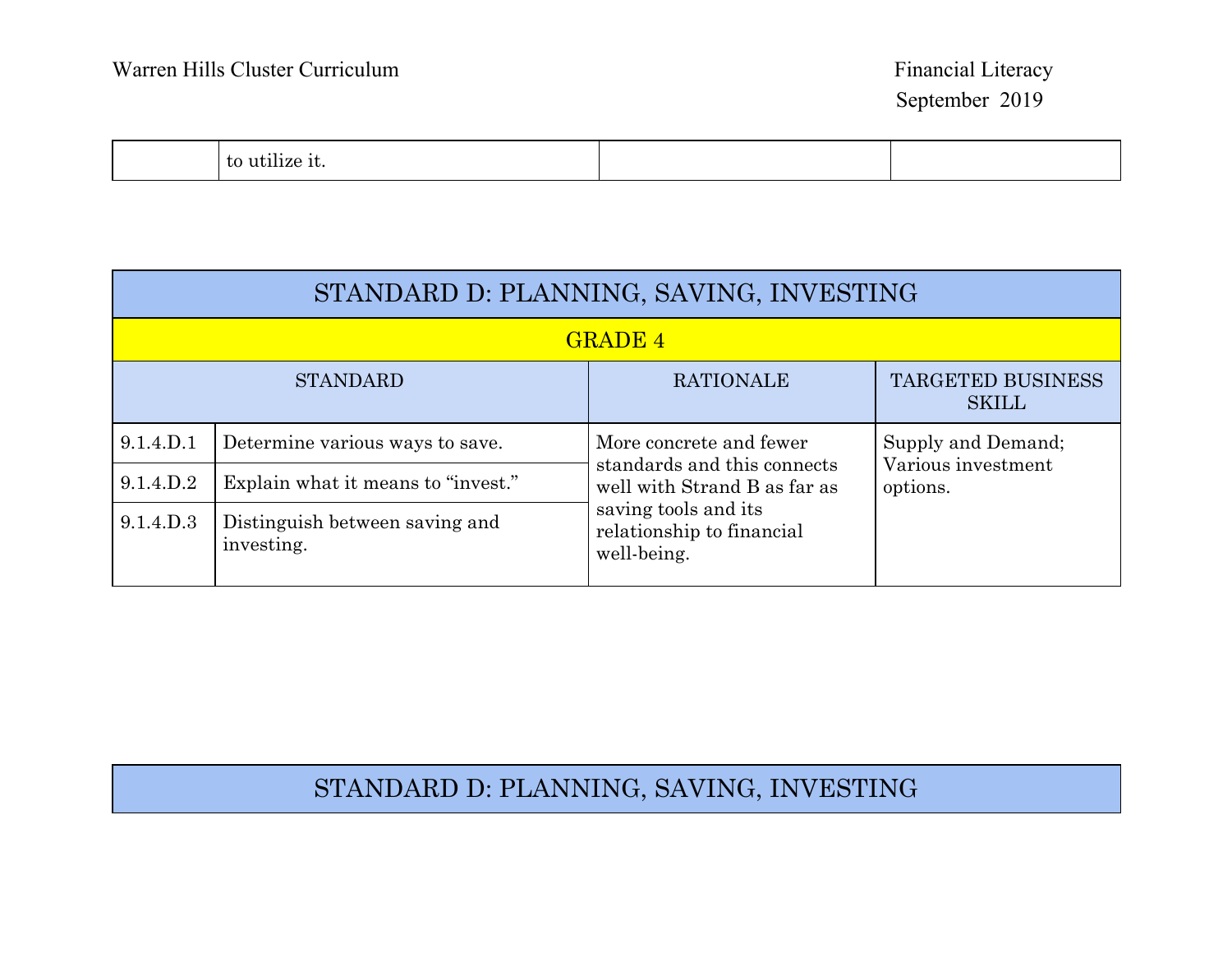|           | <b>GRADE 6</b>                                                                        |                                                                                                                                                                        |                                          |
|-----------|---------------------------------------------------------------------------------------|------------------------------------------------------------------------------------------------------------------------------------------------------------------------|------------------------------------------|
|           | <b>STANDARD</b>                                                                       | <b>RATIONALE</b>                                                                                                                                                       | <b>TARGETED BUSINESS</b><br><b>SKILL</b> |
| 9.1.8.D.1 | Determine how saving contributes to<br>financial well-being.                          | More concrete and fewer<br>standards and this connects<br>well with Strand B as far as<br>options.<br>saving tools and its<br>relationship to financial<br>well-being. | Supply and Demand;<br>Various investment |
| 9.1.8.D.2 | Differentiate among various savings<br>tools and how to use them most<br>effectively. |                                                                                                                                                                        |                                          |
| 9.1.8.D.3 | Differentiate among various investment<br>options.                                    |                                                                                                                                                                        |                                          |
| 9.1.8.D.4 | Distinguish between income and<br>investment growth.                                  |                                                                                                                                                                        |                                          |
| 9.1.8.D.5 | Explain the economic principle of supply<br>and demand                                |                                                                                                                                                                        |                                          |

#### STANDARD E: BECOMING A CRITICAL CONSUMER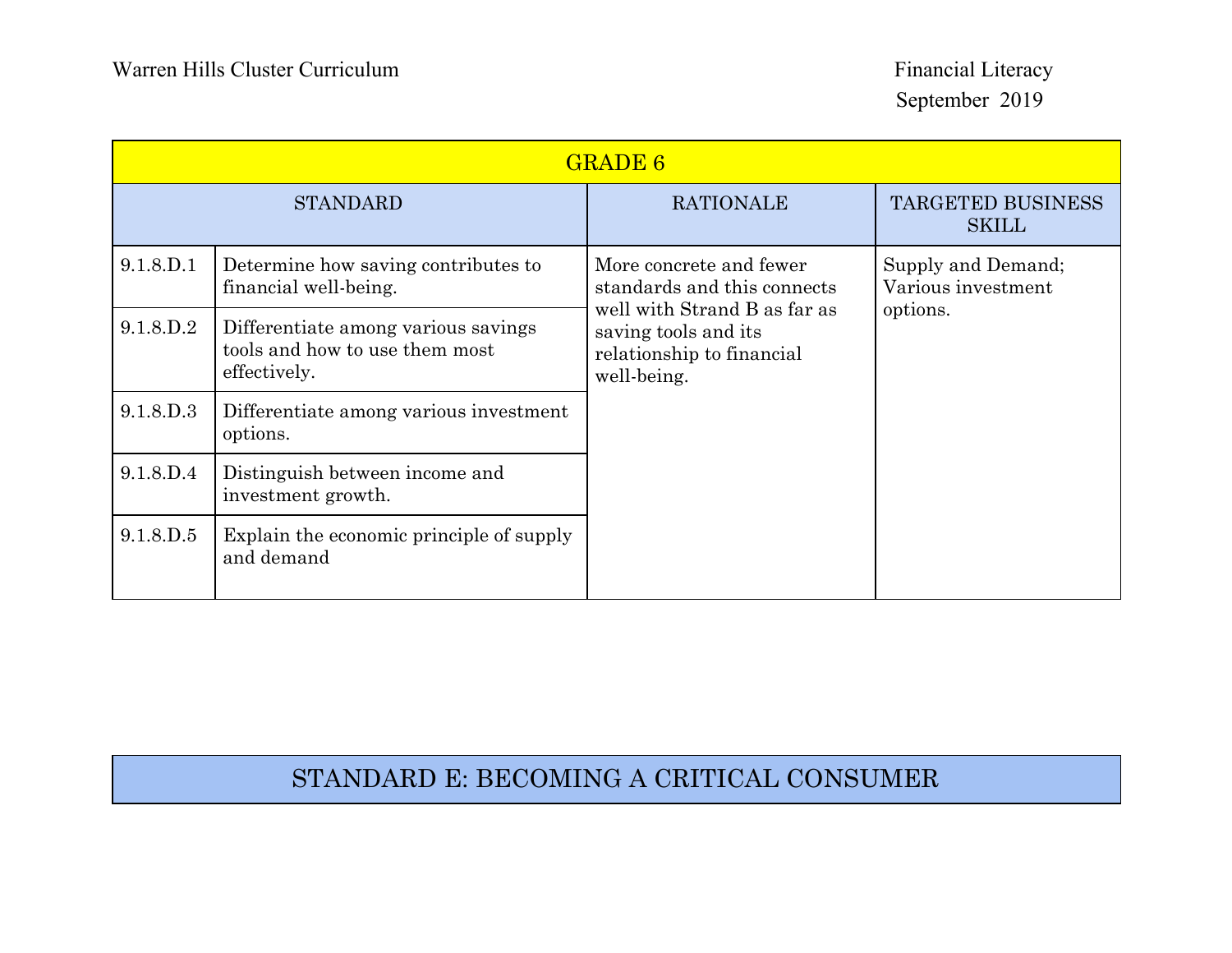| <b>CONTENT AREA: ENGLISH LANGUAGE ARTS</b><br><b>GRADE 4</b> |                                                                                                                                          |                                                                                                                                                                                                                             |                                                                                                        |
|--------------------------------------------------------------|------------------------------------------------------------------------------------------------------------------------------------------|-----------------------------------------------------------------------------------------------------------------------------------------------------------------------------------------------------------------------------|--------------------------------------------------------------------------------------------------------|
|                                                              | <b>STANDARD</b>                                                                                                                          | <b>RATIONALE</b>                                                                                                                                                                                                            | <b>TARGETED BUSINESS</b><br><b>SKILL</b>                                                               |
| 9.1.4.E.1<br>9.1.4.E.2                                       | Determine factors that influence consumer<br>decisions related to money.<br>Apply comparison shopping skills to<br>purchasing decisions. | Comparing and contrasting<br>product facts versus<br>advertising claims;<br>Techniques and effects of<br>deceptive advertising;<br>Fraudulent activities and<br>impact on consumers;<br>Defining a responsible<br>consumer. | Interest rates and fees;<br>Comparison of the value<br>of goods or services from<br>different sellers. |

|                                                              | STANDARD E: BECOMING A CRITICAL CONSUMER                                                                            |                                                   |                                                     |
|--------------------------------------------------------------|---------------------------------------------------------------------------------------------------------------------|---------------------------------------------------|-----------------------------------------------------|
| <b>CONTENT AREA: ENGLISH LANGUAGE ARTS</b><br>GRADES $7 & 8$ |                                                                                                                     |                                                   |                                                     |
|                                                              | <b>STANDARD</b>                                                                                                     | <b>RATIONALE</b>                                  | <b>TARGETED BUSINESS</b><br><b>SKILL</b>            |
| 9.1.8.E.1                                                    | Explain what it means to be a responsible<br>consumer and the factors to consider when<br>making consumer decisions | Comparing and contrasting<br>product facts versus | Interest rates and fees;<br>Comparison of the value |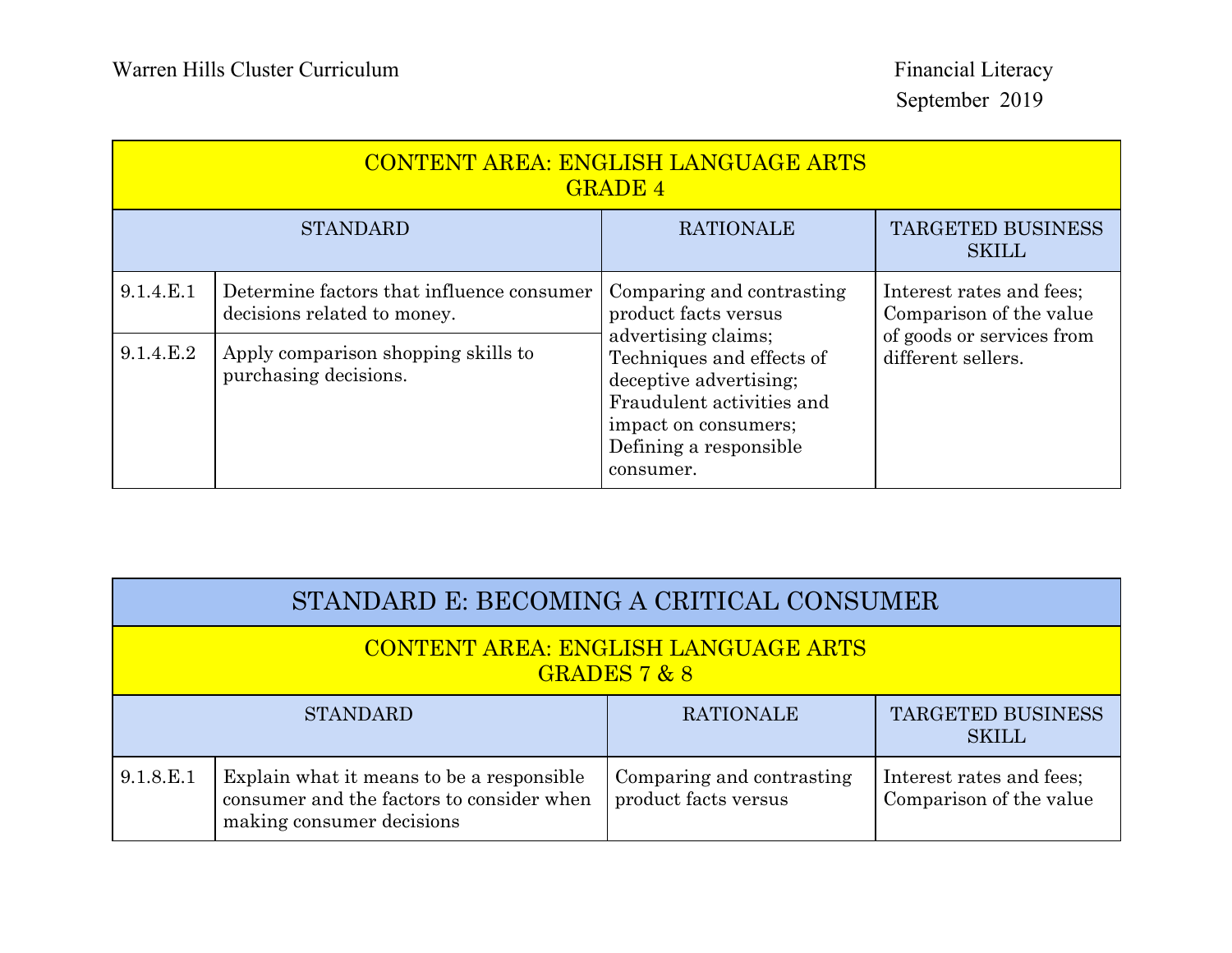| 9.1.8.E.2 | Identify personal information that should<br>not be disclosed to others and the possible<br>consequences of doing or not doing so. | advertising claims;<br>Techniques and effects of<br>different sellers.<br>deceptive advertising;<br>Fraudulent activities and<br>impact on consumers;<br>Defining a responsible<br>consumer. | of goods or services from |
|-----------|------------------------------------------------------------------------------------------------------------------------------------|----------------------------------------------------------------------------------------------------------------------------------------------------------------------------------------------|---------------------------|
| 9.1.8.E.3 | Compare and contrast product facts versus<br>advertising claims.                                                                   |                                                                                                                                                                                              |                           |
| 9.1.8.E.4 | Prioritize personal wants and needs when<br>making purchases.                                                                      |                                                                                                                                                                                              |                           |
| 9.1.8.E.5 | Analyze interest rates and fees associated<br>with financial services, credit cards, debit<br>cards, and gift cards.               |                                                                                                                                                                                              |                           |
| 9.1.8.E.6 | Compare the value of goods or services<br>from different sellers when purchasing<br>large quantities and small quantities.         |                                                                                                                                                                                              |                           |
| 9.1.8.E.7 | Evaluate how fraudulent activities impact<br>consumers, and justify the creation of<br>consumer protection laws.                   |                                                                                                                                                                                              |                           |
| 9.1.8.E.8 | Recognize the techniques and effects of<br>deceptive advertising.                                                                  |                                                                                                                                                                                              |                           |

#### STANDARD F: CIVIC FINANCIAL RESPONSIBILITY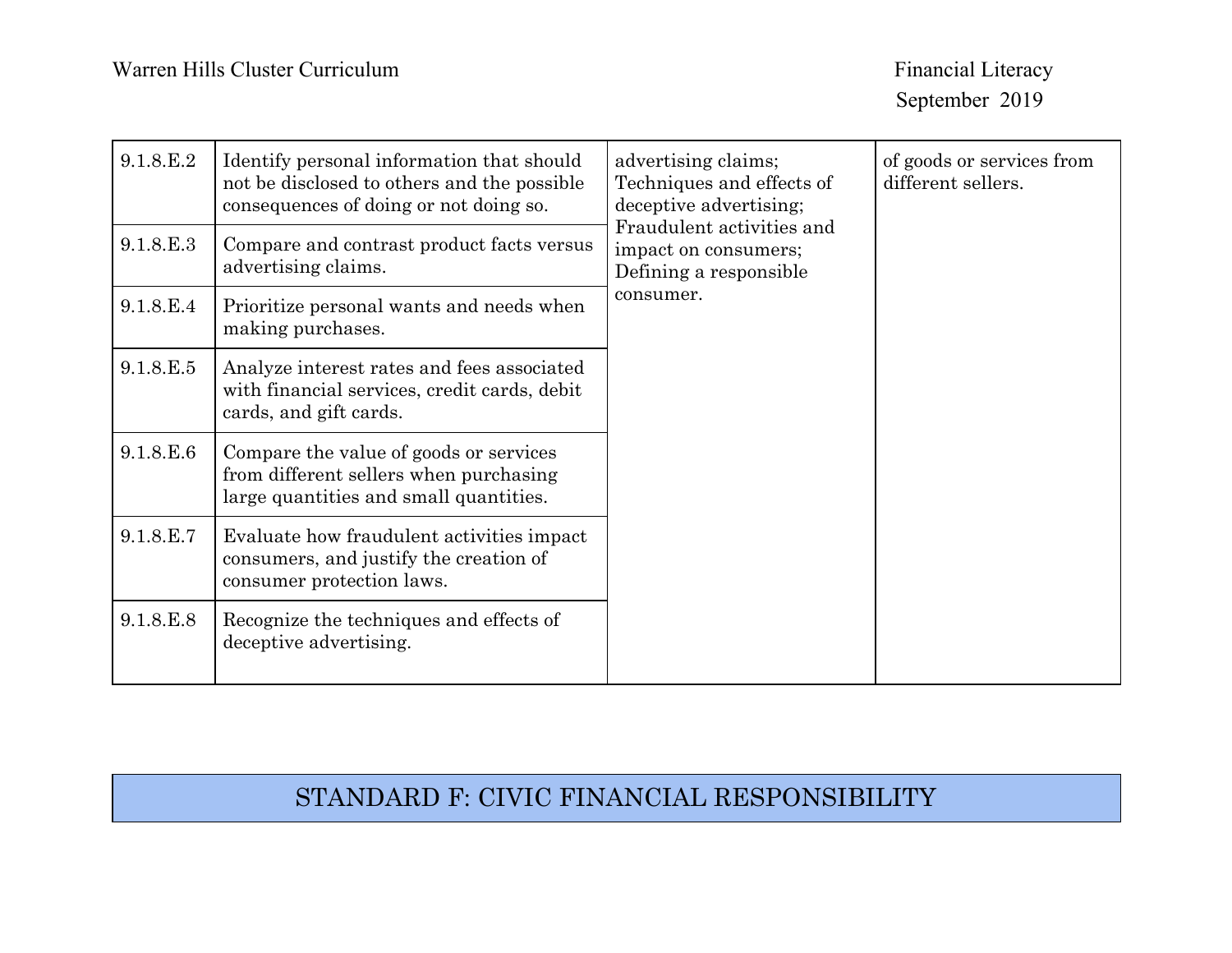| <b>CONTENT AREA: CIVICS</b><br><b>GRADE 4</b>       |                                                                                                                                                                       |                                                                                                              |                                                      |
|-----------------------------------------------------|-----------------------------------------------------------------------------------------------------------------------------------------------------------------------|--------------------------------------------------------------------------------------------------------------|------------------------------------------------------|
| <b>RATIONALE</b><br><b>STANDARD</b><br><b>SKILL</b> |                                                                                                                                                                       | <b>TARGETED BUSINESS</b>                                                                                     |                                                      |
| 9.1.4.F.1                                           | Demonstrate an understanding of<br>individual financial obligations and<br>community financial obligations.                                                           | Legal and ethical behaviors<br>to making financial<br>decisions; Impact of                                   | Economic System of<br>production and<br>consumption. |
| 9.1.4.F.2                                           | Explain the roles of philanthropy, volunteer<br>service, and charitable contributions, and<br>analyze their impact on community<br>development and quality of living. | business, government, and<br>consumer fiscal<br>responsibility to the<br>economy and to personal<br>finance. |                                                      |

#### STANDARD F: CIVIC FINANCIAL RESPONSIBILITY

CONTENT AREA: CIVICS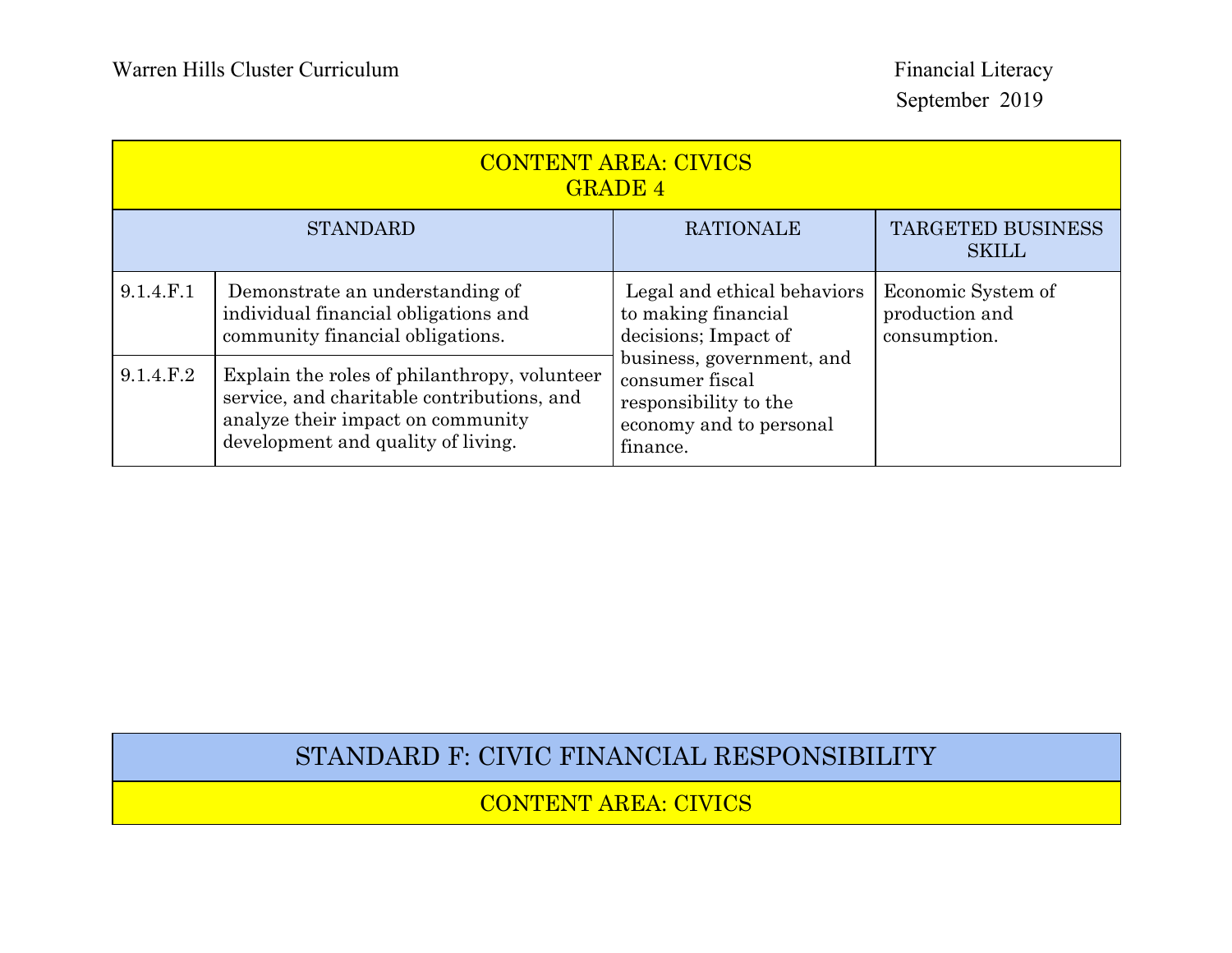|           | <b>GRADE 8</b>                                                                                                              |                                                                                                  |                                                      |
|-----------|-----------------------------------------------------------------------------------------------------------------------------|--------------------------------------------------------------------------------------------------|------------------------------------------------------|
|           | <b>STANDARD</b>                                                                                                             | <b>RATIONALE</b>                                                                                 | <b>TARGETED BUSINESS</b><br><b>SKILL</b>             |
| 9.1.8.F.1 | Explain how the economic system of<br>production and consumption may be a<br>means to achieve significant societal goals.   | Legal and ethical behaviors<br>to making financial<br>decisions; Impact of                       | Economic System of<br>production and<br>consumption. |
| 9.1.8.F.2 | Examine the implications of legal and<br>ethical behaviors when making financial<br>decisions.                              | business, government, and<br>consumer fiscal<br>responsibility to the<br>economy and to personal |                                                      |
| 9.1.8.F.3 | Relate the impact of business, government,<br>and consumer fiscal responsibility to the<br>economy and to personal finance. | finance.                                                                                         |                                                      |

#### STANDARD G: INSURING AND PROTECTING

GRADE 4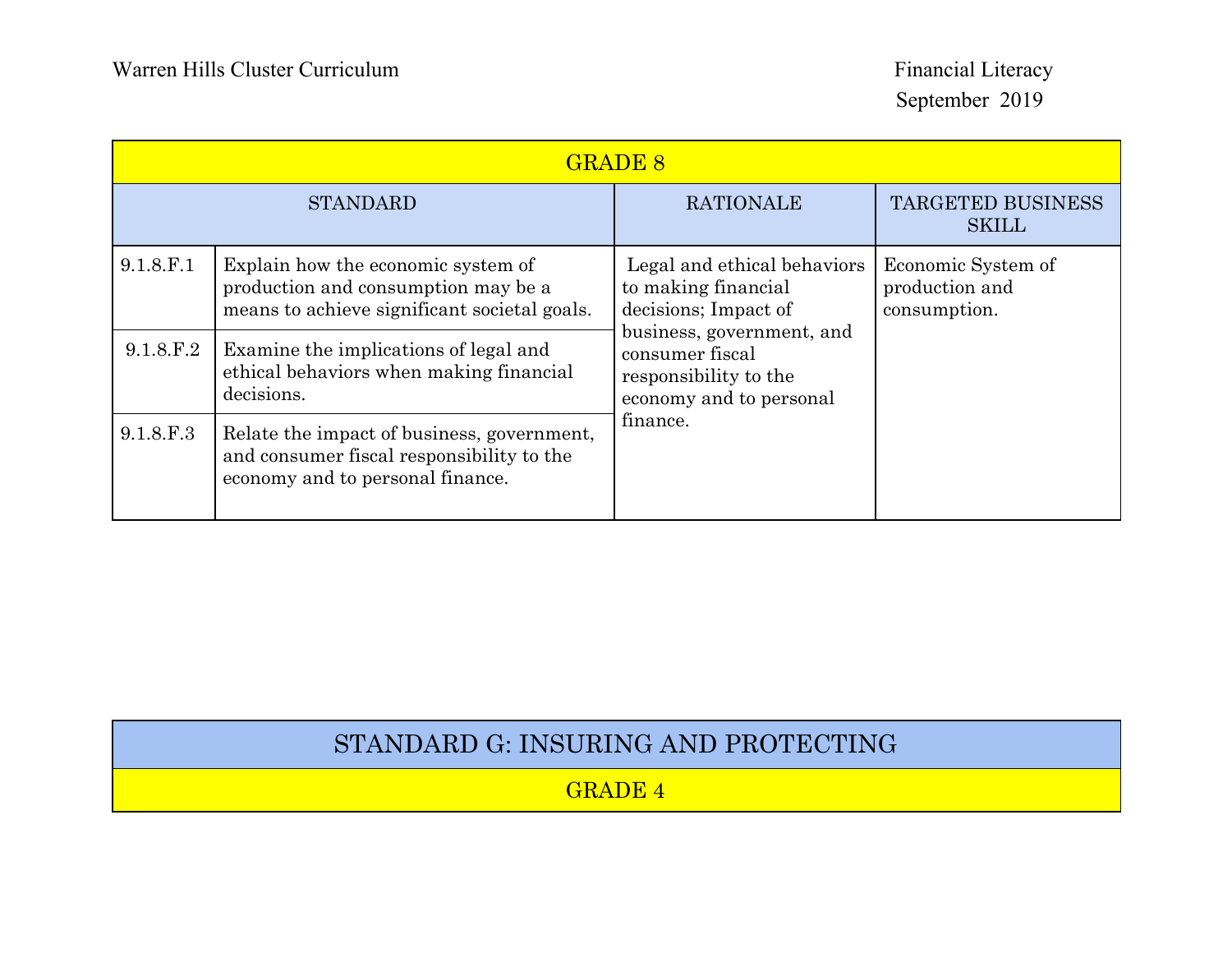| <b>STANDARD</b> |                                                                                   | <b>RATIONALE</b>                                                  | <b>TARGETED BUSINESS</b><br><b>SKILL</b>                        |
|-----------------|-----------------------------------------------------------------------------------|-------------------------------------------------------------------|-----------------------------------------------------------------|
| 9.1.4.G.1       | Describe how valuable items might be<br>damaged or lost and ways to protect them. | Protecting current and<br>future personal assets<br>against loss. | Types of insurance and<br>impact of deductibles;<br>Warranties. |

| STANDARD G: INSURING AND PROTECTING |                                                                                                                    |                                                                   |                                                                 |
|-------------------------------------|--------------------------------------------------------------------------------------------------------------------|-------------------------------------------------------------------|-----------------------------------------------------------------|
|                                     | <b>GRADE 6</b>                                                                                                     |                                                                   |                                                                 |
| <b>STANDARD</b>                     |                                                                                                                    | <b>RATIONALE</b>                                                  | <b>TARGETED BUSINESS</b><br><b>SKILL</b>                        |
| 9.1.8.G.1                           | Explain why it is important to develop<br>plans for protecting current and future<br>personal assets against loss. | Protecting current and<br>future personal assets<br>against loss. | Types of insurance and<br>impact of deductibles;<br>Warranties. |
| 9.1.8.G.2                           | Determine criteria for deciding the amount<br>of insurance protection needed.                                      |                                                                   |                                                                 |
| 9.1.8.G.3                           | Analyze the need for and value of different<br>types of insurance and the impact of<br>deductibles.                |                                                                   |                                                                 |
| 9.1.8.G.4                           | Evaluate the need for different types of<br>extended warranties.                                                   |                                                                   |                                                                 |